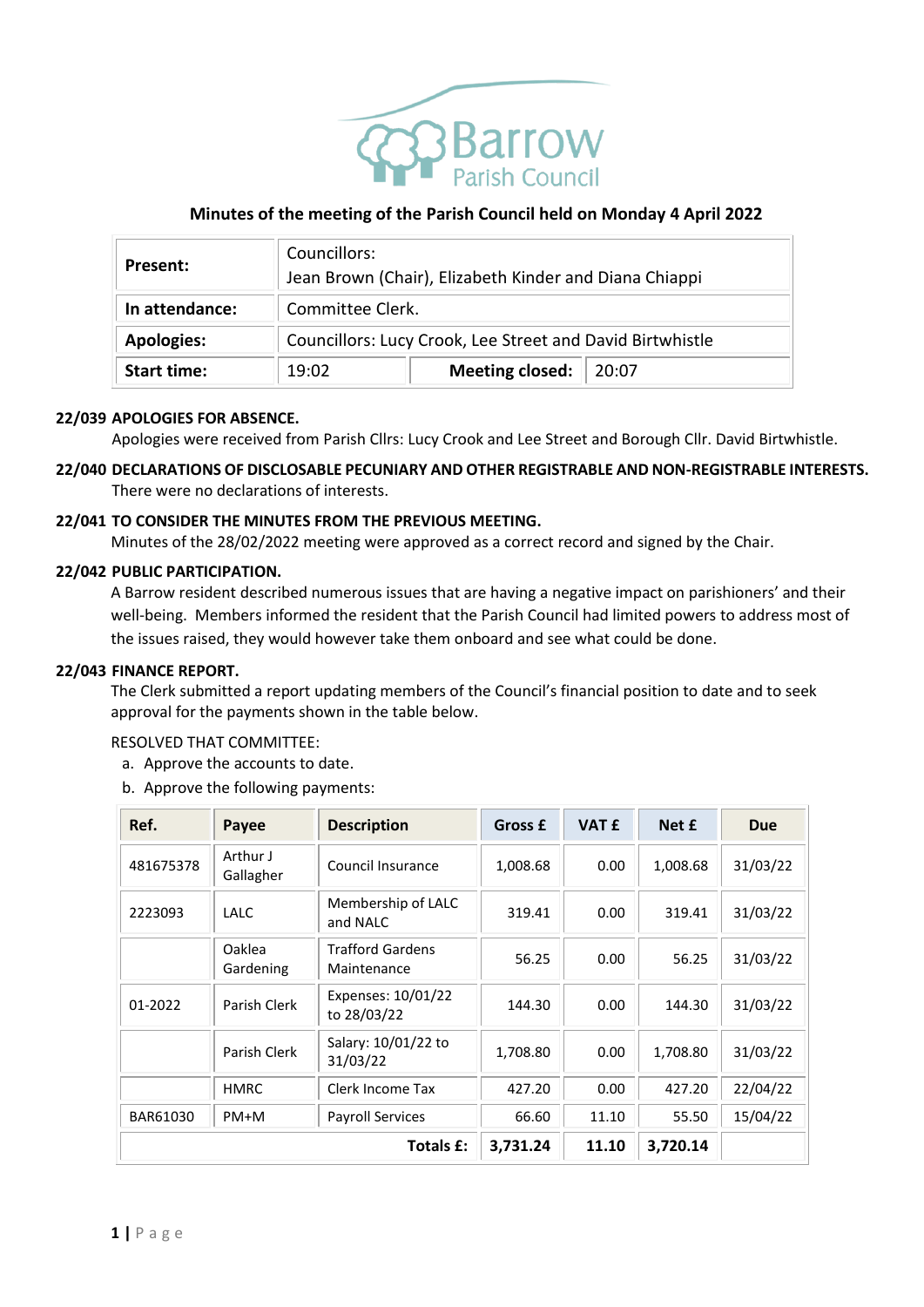## **22/044 ASSET REGISTER.**

The Clerk submitted a report seeking approval and adoption of the Asset Register and Policy.

Members were reminded that all local councils must maintain an asset register to ensure that fixed assets are appropriately safeguarded and that the register must be confirmed by the Council at the end of each financial year.

RESOLVED THAT COMMITTEE:

Approve the adoption of the Asset Register and Policy.

### **22/045 RISK REGISTER.**

The Clerk submitted a report seeking approval and adoption of the Risk Register and Policy.

Members were reminded that the Parish Council is responsible for the management of risk in accordance with the policy and register and that an annual risk review must be carried out. It was noted that most of the Parish Council's identified risks are covered by the insurance the Council has taken out and which has recently been renewed.

### RESOLVED THAT COMMITTEE:

Approve the adoption of the Risk Register and Policy.

### **22/046 TREE INSPECTIONS.**

The Clerk submitted a report clarifying the Council's legal obligation regarding trees, the ownership of the land where Barrow Parish Council 'trees' are located and to consider quotes for carrying out a formal tree inspection.

Members were reminded that the law requires only that a landowner should take reasonable care to avoid acts which could cause a reasonably foreseeable risk of injury to persons or property.

RESOLVED THAT COMMITTEE:

- 1. Note the contents of the Report and Appendices
- 2. Approve the appointment of Mulberry Tree Consultancy Ltd. To carry out a formal inspection of the trees on land owned by the Parish Council.

#### **22/047 TREE MANGAMENT POLICY.**

The Clerk submitted a report seeking approval of a Tree Management Policy.

The Clerk reminded members that as the Council did not have a Tree Management Policy he had been authorised to prepare one.

The Policy noted that a principle of English Common and Statute Law is that the owner of the land where a tree is growing have a duty of care to visitors, residents, and passers-by when on their land. Therefore, the Parish Council has a responsibility to ensure that the Council's tree stock is regularly inspected and managed to ensure public safety and to minimise risk to property.

#### RESOLVED THAT COMMITTEE:

Approve the Tree Management Policy as attached as Appendix 1 to the report.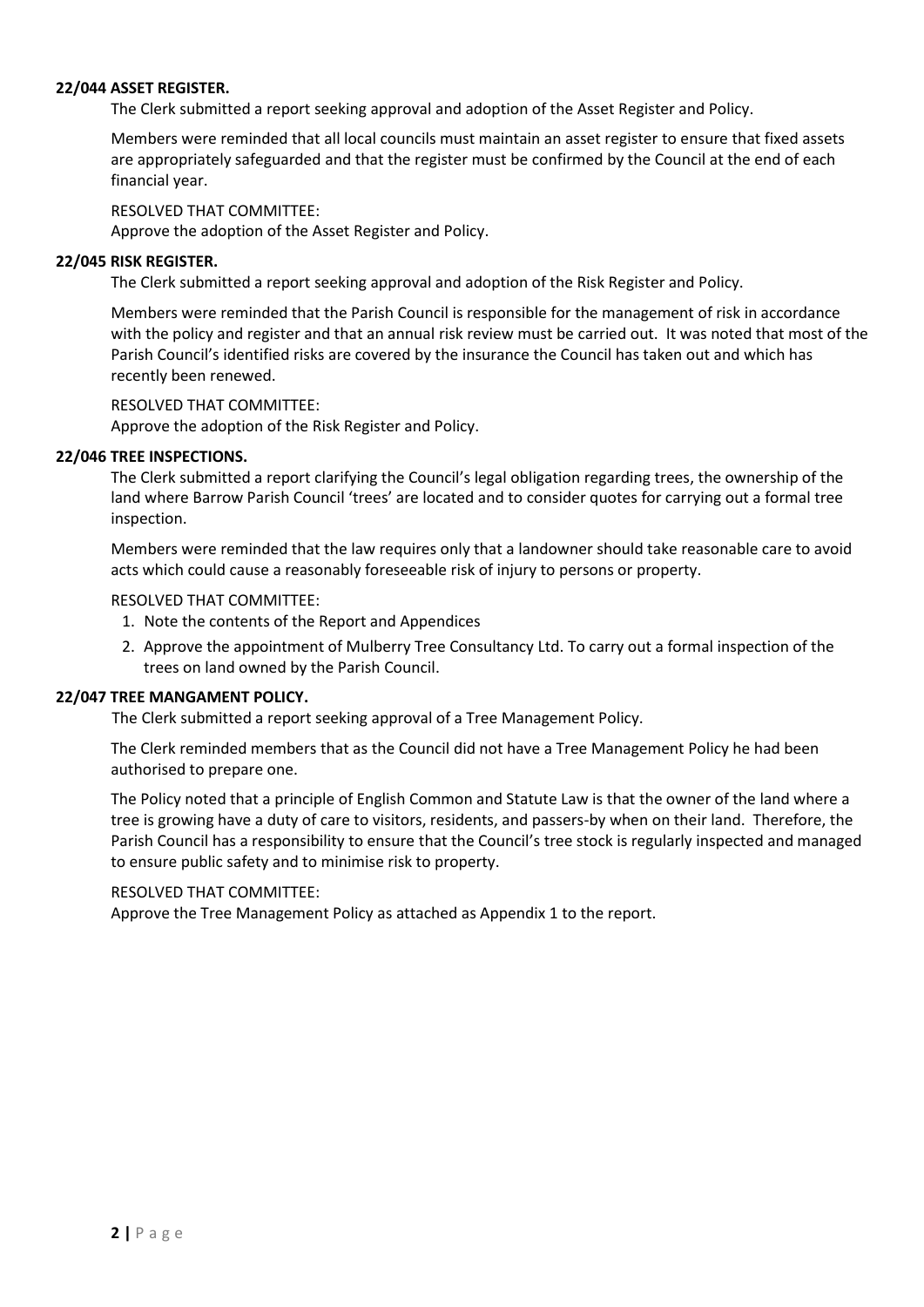## **22/048 BESPOKE EMAIL ADDRESSES**

The Clerk submitted a report seeking approval for implementing bespoke email addresses for all councillors.

The report noted that:

- Much of the Council's communication is now managed via email, including agendas, minutes, and finance updates as well as correspondence to and from other groups and members of the public.
- Currently, councillors use their own private email addresses.
- Following the introduction of legislation regarding data protection, the Council needed to consider whether it is satisfied that its current method of email communication and storage is compatible with the current legislation and good practice, or whether it requires councillors to use Council provided email addresses and mailboxes for all Council communications.

### RESOLVED THAT COMMITTEE:

- 1. Approve the implementation of bespoke email addresses for all councillors in the format cllr.firstname.lastname@barrowparishcouncil.org.uk
- 2. Amend the 2022-2023 budget to cover the annual cost (£180) of mailboxes for all current councillors.

### **22/049 PARISHONER CONSULTATION**

The Clerk submitted a report seeking approval for the setting up a working group that would consider how best to consult with parishioners to ensure their views can be reflected in the Council's decision-making process. The report noted that feedback from any consultations could form the basis of a 'Parish Plan'.

Members were reminded that parish councils have two main roles: community representation and local administration. For both purposes it is desirable that parish council decisions reflect the views of parishioners.

#### RESOLVED THAT COMMITTEE:

Agree to consult with parishioners and setup a working group as outlined in the report.

### **22/050 PLANNING REPORT**

The Clerk submitted a report informing members of the relevant planning applications that had been submitted since the last meeting.

It was noted that no actions were required on any of the latest planning applications. It was also noted that there may be a possible breach of the conditions relating to planning application 3/2022/0161 (Pendle View Fisheries).

#### RESOLVED THAT COMMITTEE:

Authorise the Clerk to investigate any possible breach and inform RVBC if a breach is found.

## **22/051 ACTIONS FROM PREVIOUS MEETINGS NOT COVERED ON THE AGENDA.**

#### **1. Investigate banking facilities offered by banks other than Barclays.**

The Clerk informed members that he had investigated offerings from other high street banks and after consulting with LALC and other parish clerks he had been recommended the Unity Trust Bank.

Unity Trust Bank plc provides specialist banking services to trade unions, charities and other organisations that operate in the UK's not-for-profit sector. Founded in 1984 its head office is located in Birmingham.

Unity Trust Bank offers internet banking with the option to set up triple payment authority, members were reminded that this was a key requirement when moving to a new bank, as it removed the requirement for cheque signing. Triple Authority would allow two people to authorise account activity processed by the Clerk.

Other benefits include:

- Being able to assign an internet banking administrator.
- The ability to setup different levels of access with different payment levels.
- The ability to monitor all daily account activity and make future-dated payments.

There is an annual fee of £36 paid quarterly.